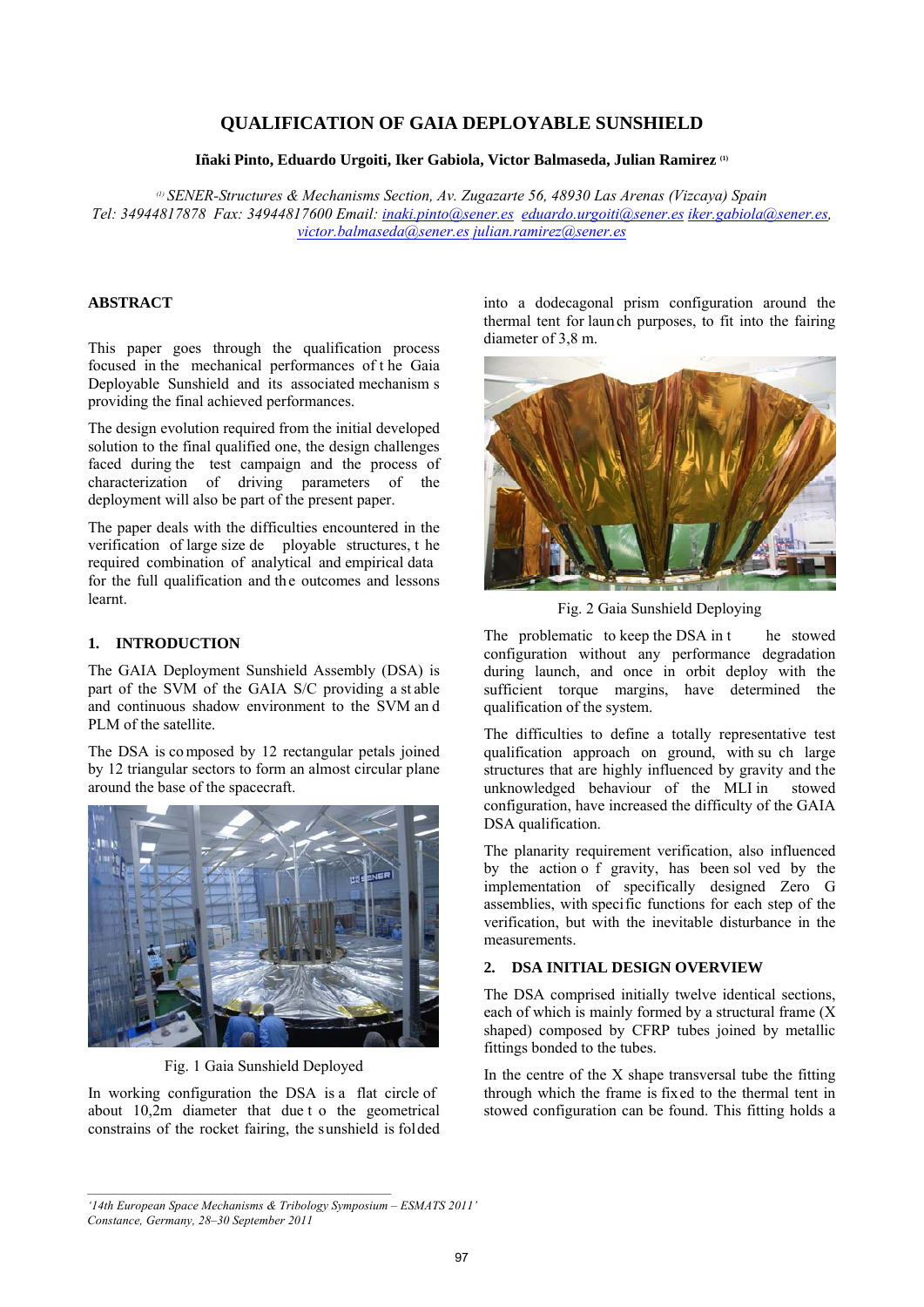separation nut to keep the frames structurally attached to a flexible part bolted to the thermal tent.

The thermal function of th e DSA is ach ieved by two layers of thermal foils: sun side foil and sh adow side foil designed to meet the thermal requirements.

The DSA STI covers the 12 rectangular petals by different fixed blankets and the triangular space between the petals at the deployed configuration. These triangular blankets are ke pt rolled between the frames and unrolled during deployment to their flat deployed configuration.



Fig. 3 Gaia Sunshield Frame

These foils are ke pt in place by s pecial tensioning devices which maintain the thermal insulation in a controlled manner once the item is deployed.

Eight frames implement solar panels at the base near the S/C to supply the S/C electrically to S/C in a symmetric lay-up.

The structural frames are hinged at the base -two hinges per frame- attached to a ring assembled over the base of the SVM. The hinges perform the deployment function by means of loaded springs. Each hinge is equipped by 2 flat springs.

The 12 frames are joined at the hinges axis via flexible couplings, composing a si ngle shaft loop in order to achieve a sy nchronous deployment when the deployment is triggered.

The deployment is controlled actively by one DSA regulator. This regulator is an electrically controlled device that brakes the deployment providing a constant deployment speed for a constant electrical power input.

## **3. DSA QUALIFICATION APPROACH**

The DSA qualification approach has been based on the following parameters at component level:

- Qualification of Structure frames in terms of thermo-mechanical behaviour.
- Qualification of S unshield Thermal Isolator (STI) material (thermo-optical and m echanical properties) and used fixation technologies.
- Qualification at com ponent level for each mechanism subassembly: Deployment Hinge Mechanisms (DHM), Ho ld-Down and Release Mechanisms (HDRM), Synchronization, Deployment Regulator and STI Attachments.

Once the component level qualification has been completed, all the mechanisms that form the GAIA DSA are joined in a si ngle loop and harness assembly included to test the mechanism overall assembly. This subassembly is functional, mechanical vibration and thermal vacuum tested.

The full DSA assembly qualification model is based on a DSA Qua rter composed by three sections of the twelve that form the full DSA. This Qualification Model (QM) is subjected to functional, vibration and TV/TB tests th at will assess th e compliance to the functional, mechanical and thermal requirements specified to the GAIA Sunshield.

Prior to these phases, a scaled breadmodel to simulate and assess th e suitability of the STI Blank et stowing concept and designed tensioning elements was constructed and m echanically tested. The prese ntation of the tests follows the qualification sequence in time.

## **4. STI BREADMODEL**

As an outcome of an extensive trade off performed by STI suppliers (RUAG Austria), the rolling concept to store the blankets within the stowed configuration was selected. This selected option based on the fact that no folding line in the blankets was recommended making the material be a con tinuous layer withou t discontinuities and higher thermal performances.

The selection o f this storing concept, in addition to parallel trade off performed by the frame supplier (RUAG Switzerland) led to the adoption of the H shaped structure as baseline design for the DSA. This H shaped frames allowed the installation of a set of stowage brackets at the longitudinal tubes, which kept the STI b lankets rolled in the stowed co nfiguration without going out from the dedicated STI envelope between frames.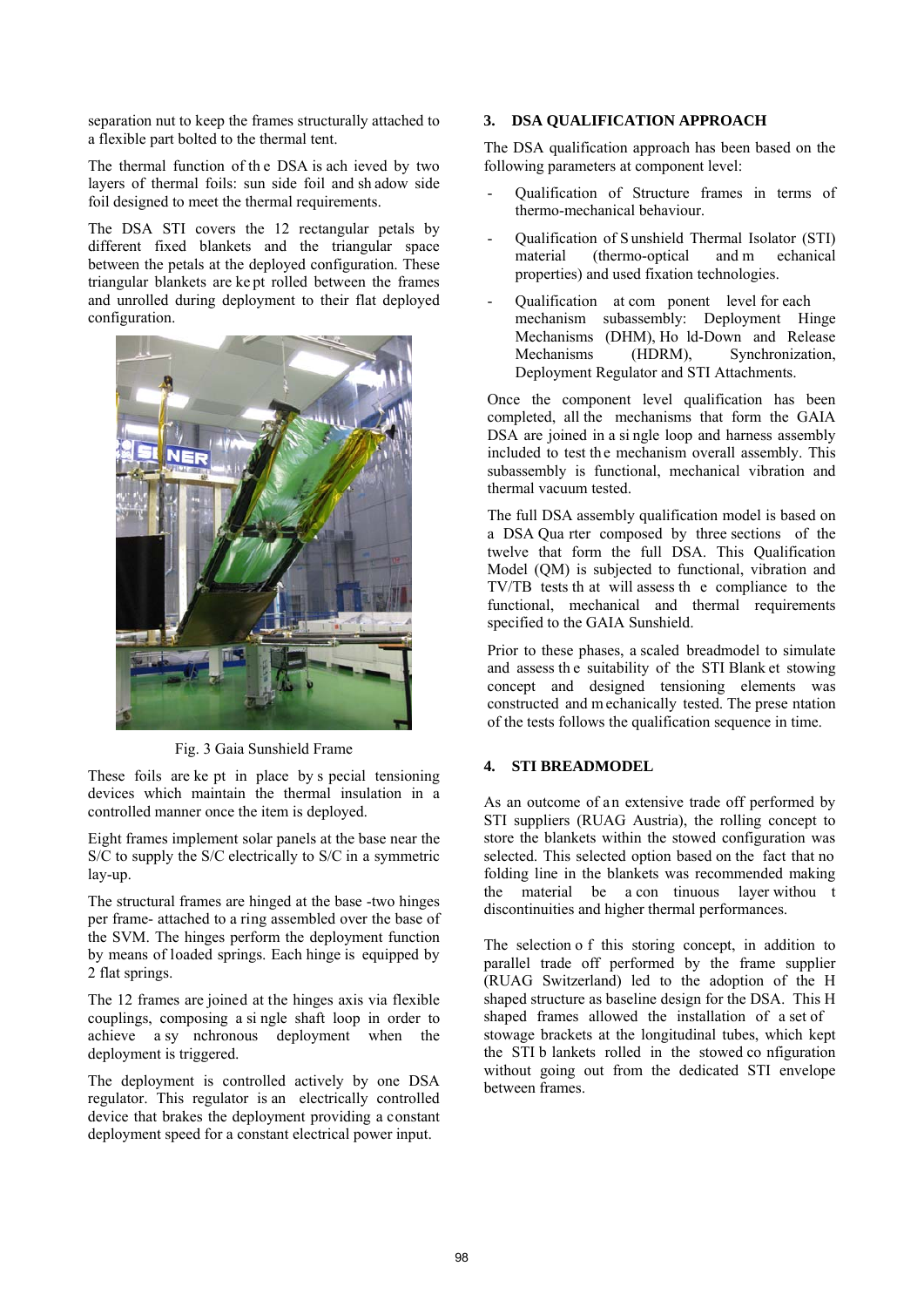The purpose of this breadmodel was t o study the adequacy of th e rolling concept, the stowage bracket design, the number of fixation points and the STI fixation design, for both fixed and deployable blankets, by means of flexible elements called STI attachments.



Fig. 4 STI Breadboard

The scaled breadmodel was vibrated and the following outcomes were derived:

- The STI attach ment design was totally suitable for the fixation of the STI providing a flex ible attachment to cope with thermal deformation of the blanket and enough sustaining capability to fixed and deployable blankets.
- The STI material if kept rolled was not damaged and the fixed blankets survived to th e imposed displacements and l oads when assembled to the frames.
- The number of stowage brackets was required to be increased from the initially defined 3 to 4. The main reason was the local buckling of the rolls due to the excessive distance between stowing points.
- The initial simple shape of the stowage brackets was improved since the rolls were no t able to b e kept inside their allocated s pace during vibration. T he new design provided flexible elements to cope with the high elastic displacem ents on the tube s. These deformations -especially at the tips- were responsible of the unexpected unrolling during shaking. Besides, two dedicated cavities for the new rolling concept, based in ro lling the blanket in two semi rolls were implemented making the stowed configuration totally symmetric.

The compromise between the capability of the stowage brackets to keep the rolls stowed and the provided restriction to let th e rolls come o ut from the stowing cavity, drove the qualification of the Sunshield and the subsequent delta qualification re quired to characterize the STI.



Fig. 5 STI Rolling Concept Evolution

#### **5. MECHANISM SUBASSEMBLY LEVEL QUALIFICATION**

## **Measurements at Mechanisms subassembly level**

Once the mechanisms at component level were characterized, each set of mechanisms is assem bled to simulate a Quarter DSA formed only with mechanisms. The test sequence was as follows: functional, vibration including sine and random exposure, Thermal Vacuum test and final functional test.



Fig. 6 DSA Mechanisms Functional Deployment

No unexpected issue wa s encountered during this successful qualification.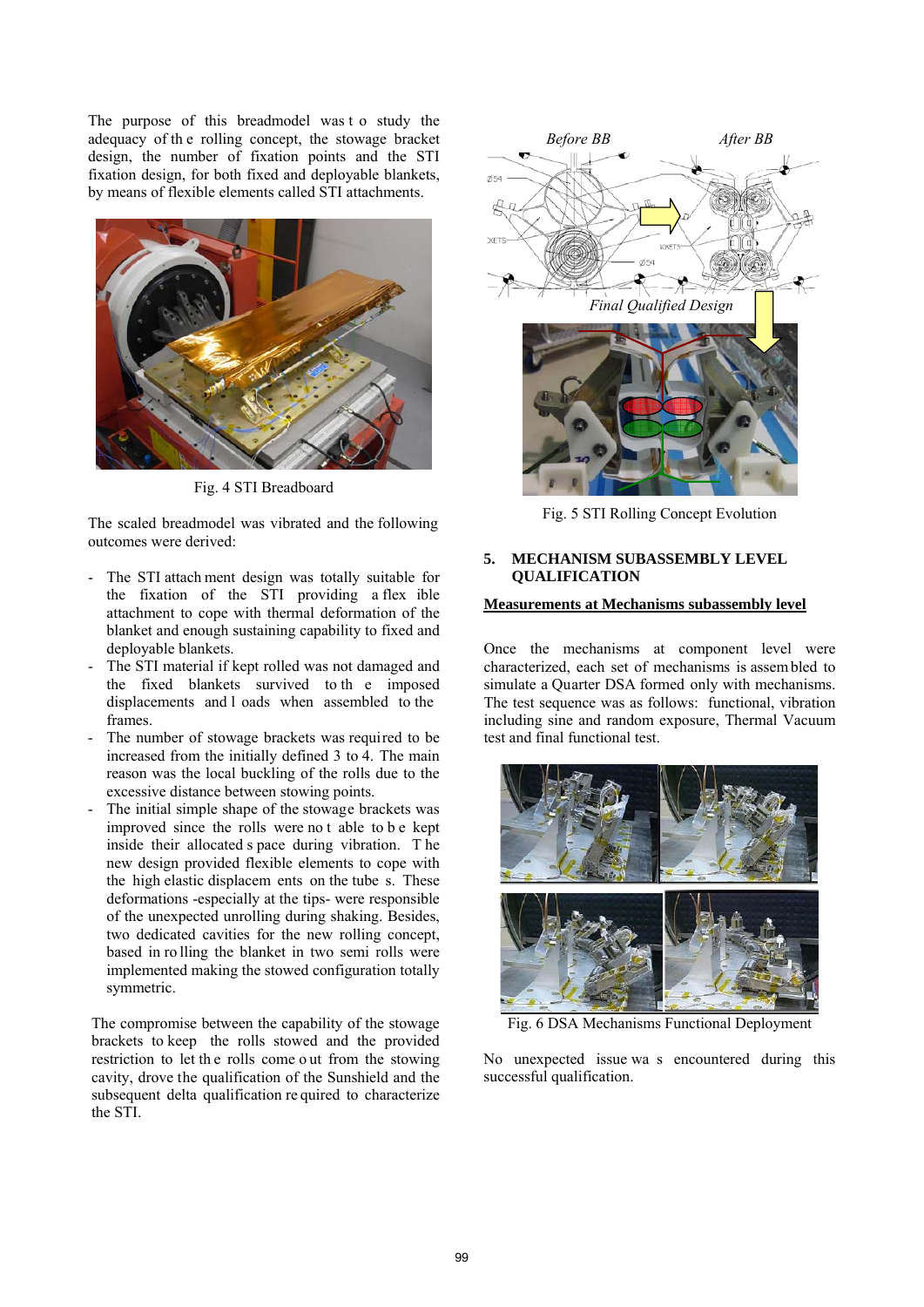

Fig. 7 DSA Mechanisms Vibration Test

## **6. DSA QM QUALIFICATION CAMPAIGN**

The qualification campaign was b ased in the full qualification of th e master quarter of the DSA. Th is master Quarter comprised the installation of the deployment regulator that brakes the deployment actuated by s prings. The following test se quence was performed:

- Functional Quarter Model Deployment
- Sine environment exposure
- Functional Test
- Thermal Vacuum / Thermal Balance Test
- Life test
- Functional Test

## **Functional Test**

The main objective of the functional test is to derive the torque loss of the unrolling of the deployable blankets in ambient after the measurement of each of the mechanism contribution.

The full sequence of th e qualification is fo cused on checking that the initial performances do not present any degradation after the exposure to th e required environments (vibrations, vacuum and thermal balance) and thus the functional and performance tests are repeated and checked after the e xposure to these environments.

With the aim of counteracting the action of the gravity, a dedicated Zero G is built. The Zero G structure design is based on a rolling surface and a trolley that provides all through the deployment a vertical load that counteracts the gravity action. The pulling point to the DSA is th e tip of th e frames at 3400m m from the rotation axis due to the full coverage of th e sunside blankets and the requirement of total light tightness.

Two different configurations are t ested, deployment from vertical to horizontal with S/C axis in vertical and deployment from horizontal to vertical with the S/C axis horizontal.



Fig. 8 QM DSA Vertical Deployment Test

The functional test is p erformed with and without deployable blankets to derive the contribution of the deployable blankets and to measure the unbalancing of the Zero G.

The typical measurement at ambient conditions to unroll the blankets in this initial configuration was around 2Nm per frame leading to a maximum of 24Nm for the full DSA. The installed actuating spring torque warranted positive torque margin for the deployment.



Fig. 9 QM DSA Horizontal Deployment Test

## *Vibration Test*

The Quarter model was sine shaked in the axial and two lateral axes to the following levels: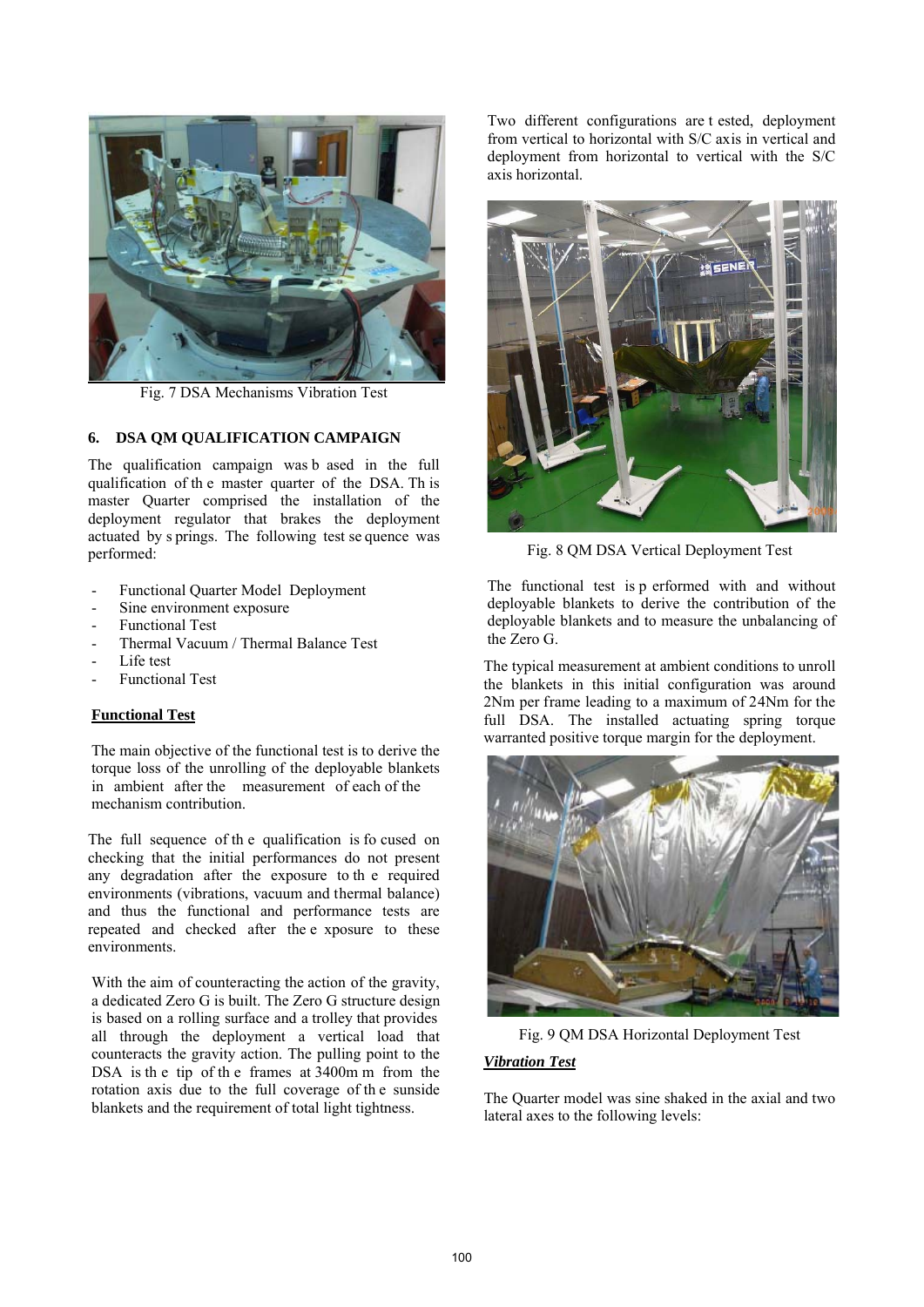| Frequency<br><b>Band Hz</b> | <b>LOW LEVEL OM</b><br>g-level [g] | <b>INTERM LEVEL OM</b><br>g-level [g] |         | <b>HIGH LEVEL OM</b><br>g-level [g] |         |
|-----------------------------|------------------------------------|---------------------------------------|---------|-------------------------------------|---------|
|                             |                                    | axial                                 | lateral | axial                               | lateral |
| "5-30"                      | 0.5                                | 8.5                                   |         |                                     | 10.5    |
| 30-60                       | 0.5                                |                                       | 1.5     |                                     |         |
| 60-100                      | 0.5                                | ۱.5                                   | 0.75    |                                     | 1.5     |
| 100-140                     | 0.2 (continue until 2000Hz)        | 0.75                                  | 0.5     |                                     | 0.75    |

The Deployable blankets kept inside the dedicated cavities during the entire vibration test and did not suffer any damage during the shaking. The expected displacements at the tip were confirmed to be more than 30mm and the CuBe flexible spring based design of the stowage brackets p rovided expected flexibility to cope with the tube-to-tube displacements.



Fig. 10 QM DSA Z Axis Vibration Configuration

# *TVTB Test*

The thermal performance of the full DSA was tested by solar simulation under cold vacuum conditions. Besides, a deployment in cold vacuum conditions was performed to demonstrate the DSA capability to deploy under these conditions.

A test motor was introduced in the QM TB/TV test set up to measure the required torque to deploy and guarantee that the deployment at cold vac uum conditions was completed in case of contingency.

The temperature defined to initiate the deployment was set at -106 ºC in the deployable blankets with the mechanisms at the minimum qualification limit. At that point, the pyro seque nce was fired a nd successfully released.

The expected nominal deployment sequence was to heat up the deployment regulator melting the fusible alloy allowing the springs to deploy. Du ring this phase, it was perceived that the installed actuating torque was not enough to deploy.

In order to complete the TB phase, the deployment was aided by the test motor. The installed torquimeter showed a sharp torque peak and a sudden release of the sunshield which was deployed at a high speed.



Fig. 11 QM DSA in LSS Solar Simulation

The solar simulation test phase sho wed that the DSA provided even better thermal performances than what analytically expected. The two layer configuration separated 120mm with the sunside made of 2mil Kapton/Nomex-VDA and the shadowside of VDA/0.5mil Kapton/Nomex-VDA were confirmed as sufficiently compliant to the challenging thermal requirements of the GAIA mission.

The solar simulation equilibrium was reached with four different solar power densities: 600W/m2, 1000W/m2, 1400W/m2 and a BB Q case of 1700 W/m2 which permitted the measurement of the heat flux at these four different conditions. During each stabl e condition, videogrammetry measurements were performed to assess the pla narity and t hermoelastic distortion of the DSA that shall d rive the thermal stability of the sunshield and the GAIA S/C.



Fig. 12 QM DSA IR Measurement 1700W/m2

Several targets were located at the shadowside layer and test set up, measuring each location during the test completion. The sunshield was concluded to be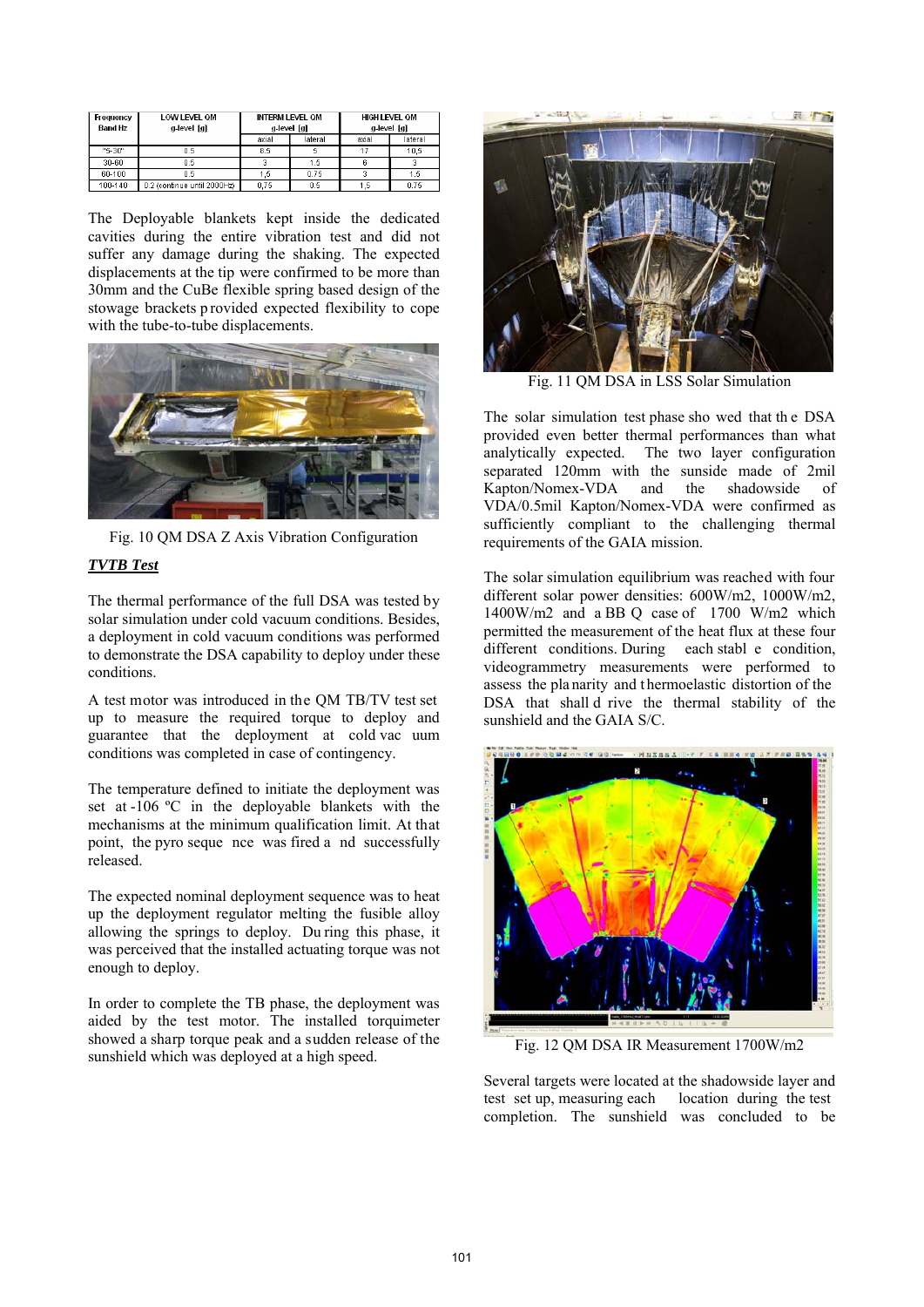compliant to the stringent requirement in terms of planarity and stability.

However, a new fi eld for qualification was opened due to the unexpe cted increase of torque at c old vacuum conditions that had to be investigated. Several different contributors were analysed as possible root causes:

- Stacking or increase of retaining torque provoked by the Zero G assembly, specially coming from the high number of pulleys and rolling trolley solution.
- Increase of detent torque coming from the unrolling of the deployable blankets and/or sticking effects between rolls at vacuum conditions.
- Icing effects that could derive in sticking between blankets
- Loss of actuating torque of the deployment mechanism
- Malfunctioning of the HDRM (failure in retraction of holding bolt) due to imposed thermoelastic distortions and/or gravity loads for the horizontal to vertical deployment configuration.

Some of t hem were discarded after LSS opening and the visual inspection of the hardware such as HDRM contribution or actuating torque decrease.

After the TVTB test, th e life assessmen t of the sunshield was completed by deploying all assembly 21 times which covered the required number of cycles.

## *TV deployment Test*

With the aim o f investigating the remaining contributors, a new t est in vertical to horizontal deployment configuration (with Zero G acting nominally within the full deployment range) was considered necessary to identify the root ca use of the failure. Besides, an ext ra deployment test without deployable blankets was performed to observe the contribution of the deployable blankets to the experienced increased detent torque.

The DSA design was able to accommodate springs with increased actuating torque replacing the previously used ones with impact in neither schedule nor design. The set up was enhanced removing any part that could affect the deployment. After refining and correlating of the thermal mathematical model at spacecraft level, an improved temperature limit was defined at -80ºC for any of th e thermocouples installed on the deployable blankets.

The test motor was removed for th is test as well as a torquimeter and a po tentiometer included between the DSA deployment hinge mechanism and the regulator that recorded the relevant data of the deployment at regulator level.

At the set temperat ure conditions, the release sequence was successfully performed and the regulator warmed up till melting up of the regulator but the actuating spring torque was agai n not sufficient t o start the unrolling of the blankets. At this stage, it was decided to warm up the ch amber but maintaining the vacuum and proceed to a new at tempt of deployment. At these environmental conditions, the deployment was successfully completed and the m easured retaining torque was comparable to that measured in ambient.



Fig. 13 QM DSA Deployed in LSS Solar Simulation

With this test only two root causes were still considered as responsible of the deployment failures: The Zero G influence in cold conditions and the unrolling of t he blankets. The following deployment in cold vacuum conditions without deployable blankets demonstrated that both had influence in the previous experienced failures.

The high influence the Zero G Kits in troduced to the full system, compared to the relative small internal load/torques of the flight hardware and the precisions required for a proper balancing, made these tests with relevant external contributions not suitable for the verification of th e deployment capabilities of big systems. Any small increase of friction or unbalancing in the Zero G for such massive structures, acting at long distances from the rotating axis, can kill any test in cold vacuum conditions.

Based in the perturbed measurements up to that moment, a new approach was defined for the definition of the unrolling detent torque at representative conditions. The selected approach was to measure at component level, with a single set of sunside and shadowside deployable blankets and no interaction of any movable system.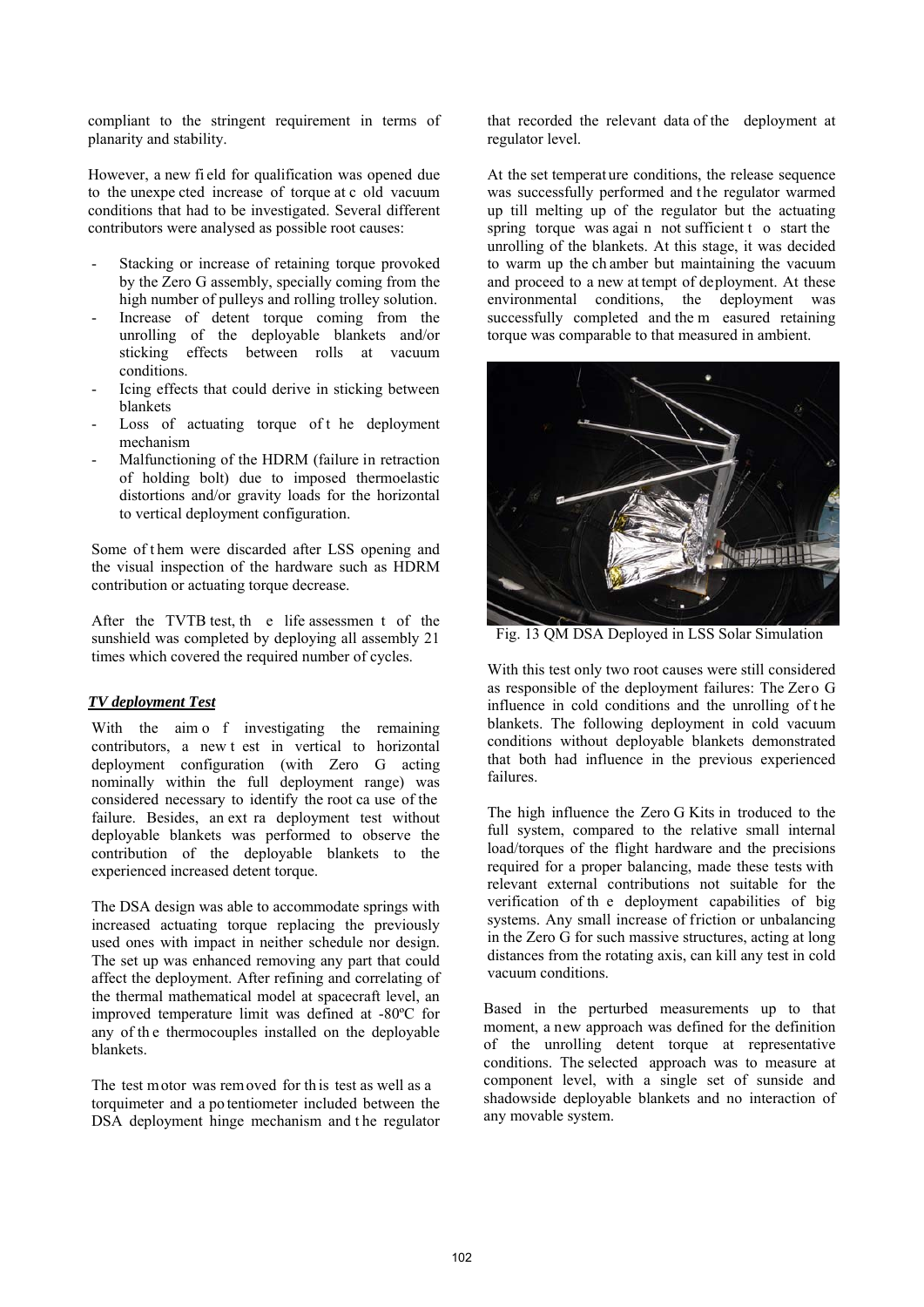#### **7. STI MATERIAL CHARACTERIZATION**

The test campaign was divided in two stages:

- Reduced size test. This test was performed in a small test c hamber to a ssess the e ffect of temperature on a strip of STI providi ng a qualitative assessment of the effect o f cold conditions in the unrolling of the STI.
- Full scale unrolling test. The specifically designed test set up was used to reproduce the relative displacement of the STI during the DSA deployment. This allows performing full scale testing measuring quantitatively the resistance of the unrolling.

The unrolling test set up simulates the deployment of a pair of deployable triangular blankets (sun and shadow side). The deployment axis has been changed with respect to the DSA hinge axis in order to deploy in a reduced volume chamber and to is olate the unrolling resistance to other resistance elements. The ne w axis used for this test is the deployment axis of one structure frame with respect to the adjacent, considering that both frames are always at the same deployment angle



Fig. 14 Unrolling Test in VC (Stow & Deployed)

The unrolling test set up intention is to reproduce the relative movement between two adjacent frames with a one axis rotation set up . The unrolling set u p has one degree of freedom, the axis of rotation. The unrolling test set up reproduces a relative movement of the two frames.

Several tests were performed in ambient and c old conditions to assess the effect of the temperature in the unrolling resistance. The outcome of t hese tests was that the STI had a t otal different behaviour from ambient to cold conditions. The stiffness of the material increased acting as a spring during the unrolling. For the coldest conditions the roll even recovered the rolled configuration and showed a heavy transition point at - 40ºC. The baseline configuration with two cavities for the STI rolls provided retaining torque figures that were not compatible with the overall design of the sunshield, therefore a redesign was required for these components.

Besides, the necessity to install more actuating torque with the limitation of the regulator maximum load capability, and the existing deployment mechanisms, made the team propose an overall design modification introducing two actuators and removing the related single regulator.

## **8. DSA QM DESIGN IMPROVEMENTS**

The different unrolling torque tests sho wed an initial range of the deployment where the blankets required a higher actuating torque. From 5 t o 10 degrees of the deployment, the bl ankets had to come out from the stowage brackets an d initiate the rolling movement to proceed with the total unfolding.

This fact with an initial high required torque and a subsequent lower need led to the inclusion of a four-barlinkage mechanism between the actuator and the hinge coupling. This four-bar-linkage initial position was selected to be close to the over centre position with a high reduction ratio at t he early stages of the deployment. The small available envelope to locate the system discarded the inclusion of commonly used commercial planetary or gear assemblies.



Fig. 15 DSA Actuator and Four-Bar-Linkage

The selected actuator was the SENER developed HDRA actuator with a 1 60 ratio harmonic drive compatible with the required four-bar-linkage and driven by SENER developed electronics for GAIA M2MM. This electronics was especially customized for this application but with the same components and overall electrical specifications to M2M MDE.